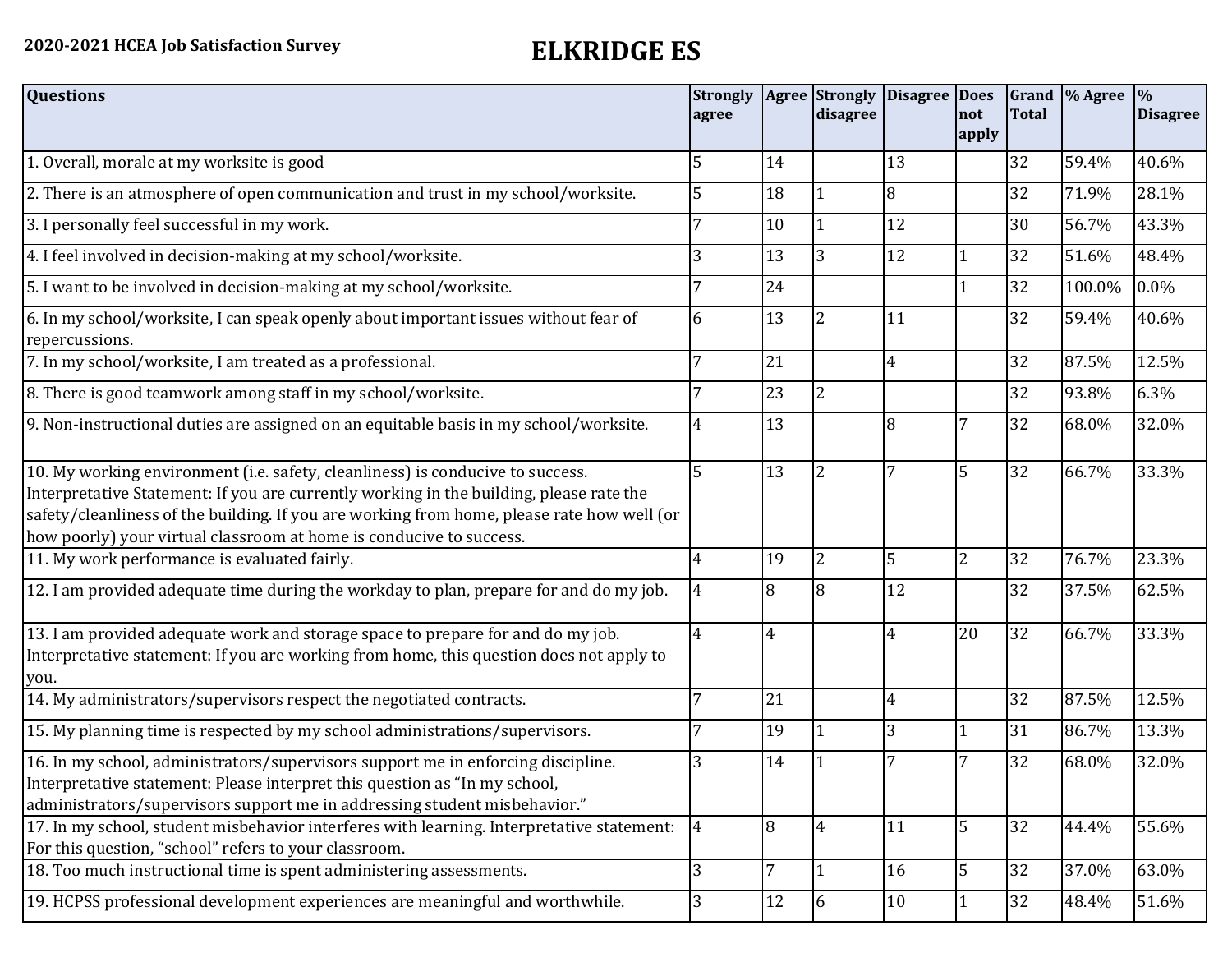| 20. Increased workload has contributed to a decline in my morale.                                                                                          | 14             | 8              | 3                        | 6              |                | 31 | 71.0% | 29.0% |
|------------------------------------------------------------------------------------------------------------------------------------------------------------|----------------|----------------|--------------------------|----------------|----------------|----|-------|-------|
| 21. I am paid fairly.                                                                                                                                      |                | 9              | 9                        | 14             |                | 32 | 28.1% | 71.9% |
| 22. I have confidence in the leadership exhibited by the HCPSS Superintendent.                                                                             | 5              | 13             |                          | 10             |                | 32 | 56.3% | 43.8% |
| 23. I have confidence in the leadership exhibited by the Howard County Board of<br>Education.                                                              | 2              | 13             | 5                        | 12             |                | 32 | 46.9% | 53.1% |
| 24. I have confidence in the leadership exhibited by the Howard County Education<br>Association (HCEA).                                                    | 11             | 17             | 3                        |                |                | 32 | 87.5% | 12.5% |
| 25. I feel that HCPSS offers me the possibility of advancing professionally in the field of<br>education.                                                  | $\overline{2}$ | 21             |                          | 5              | 3              | 32 | 79.3% | 20.7% |
| 26. In my position, I receive appropriate and adequate support and training.                                                                               | 5              | 19             |                          | 6              | 1              | 32 | 77.4% | 22.6% |
| 27. During this current school year, I have experienced harassing behavior from<br>colleagues.                                                             | 2              | $\overline{2}$ | 20                       |                |                | 32 | 12.9% | 87.1% |
| 28. During this current school year, I have experienced harassing behavior from<br>administrators/supervisors.                                             |                | 1              | 20                       | 10             |                | 32 | 6.3%  | 93.8% |
| 29. During this current school year, I have experienced harassing behavior from parents.                                                                   | $\overline{2}$ | 8              | 11                       | 10             |                | 31 | 32.3% | 67.7% |
| 30. At my school I spend most of my PIP time on non-instructional activities.                                                                              | $\overline{2}$ | 4              | $\overline{3}$           | 12             | 11             | 32 | 28.6% | 71.4% |
| 31. At my school our administrator includes time during PIP for teacher-initiated<br>collaboration.                                                        | $\overline{2}$ | 18             |                          | 3              | 9              | 32 | 87.0% | 13.0% |
| 32. In my school, I spend too much time in meetings.                                                                                                       | 12             | $\overline{7}$ |                          | 10             | $\overline{2}$ | 32 | 63.3% | 36.7% |
| 33. In my school, there is adequate support for special education students.                                                                                | 3              | 4              | 5                        | 18             | $\overline{2}$ | 32 | 23.3% | 76.7% |
| 34. My administrator/supervisor provides people working from home with flexibility in<br>their workday.                                                    | 11             | 16             |                          | 4              |                | 32 | 84.4% | 15.6% |
| 35. My administrator/supervisor has reasonable expectations of workload for staff while<br>in virtual learning.                                            | 10             | 17             | 2                        | $\overline{3}$ |                | 32 | 84.4% | 15.6% |
| 36. Students have adequate technology and tools (hardware/software/connectivity) to<br>participate in virtual learning.                                    | 6              | 18             | $\overline{\mathcal{L}}$ | 6              |                | 32 | 75.0% | 25.0% |
| 37. Staff have adequate technology hardware (e.g. computers, document cameras, other<br>technology hardware) to meet the requirements of virtual learning. | 4              | 13             | Ι3                       | 12             |                | 32 | 53.1% | 46.9% |
| 38. HCPSS has provided the software I need to do my job and collaborate with colleagues.                                                                   | 3              | 24             |                          | 3              | $\mathbf{1}$   | 32 | 87.1% | 12.9% |
| 39. The software and online services provided by HCPSS to do my job are difficult and/or $\frac{1}{4}$<br>time-consuming to use.                           |                | 12             | 4                        | 10             | $\overline{2}$ | 32 | 53.3% | 46.7% |
| 40. In my class, I feel that students are engaged in virtual learning                                                                                      | $\overline{4}$ | <sup>17</sup>  |                          |                | $\overline{3}$ | 32 | 72.4% | 27.6% |